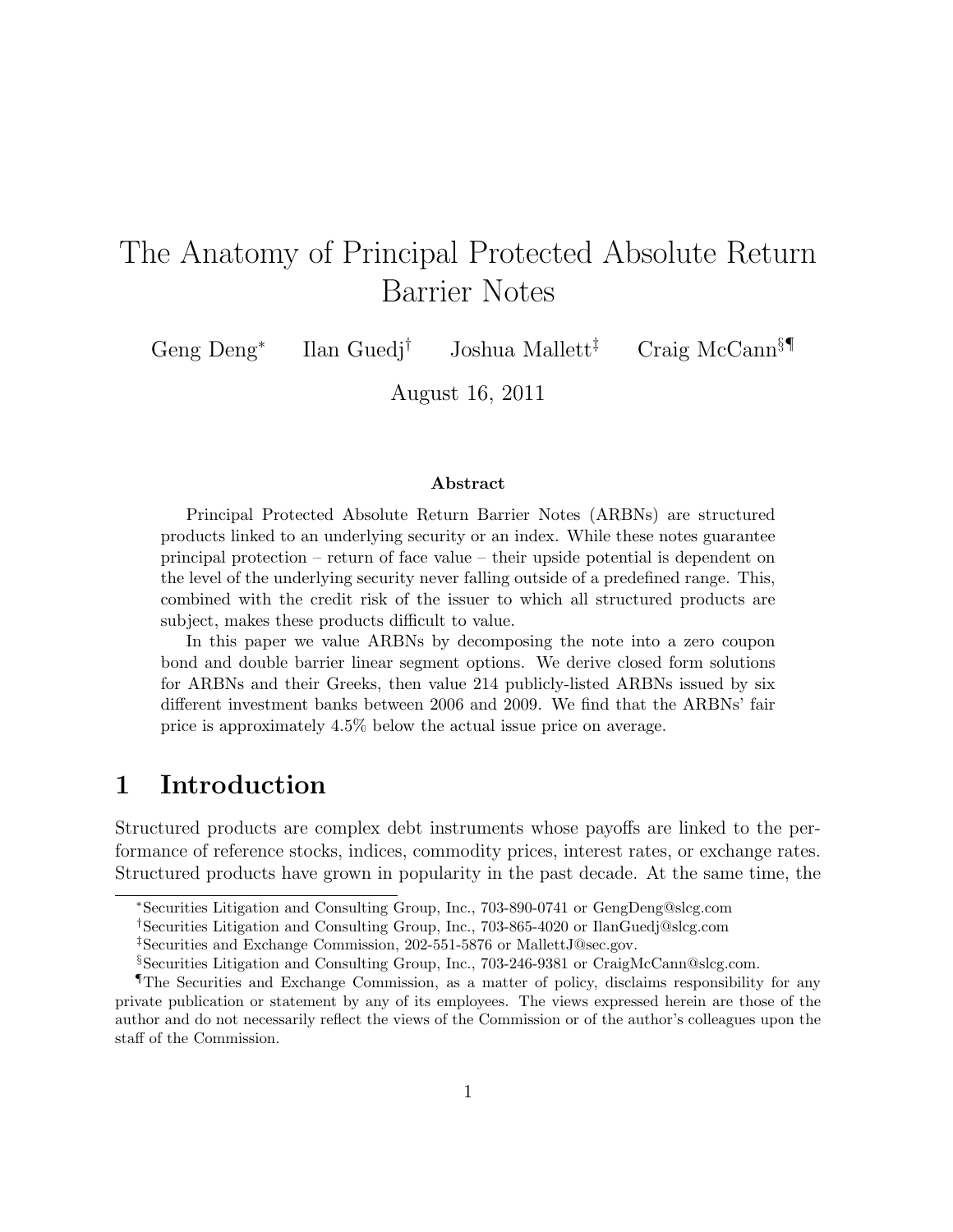new products offered tend to exhibit an increasing level of complexity (Hernández et al., 2007; Henderson and Pearson, 2010), especially, by offering investors explicit or implicit exposure to all, some, or none of the underlying security's downside risk.

A Principal Protected Absolute Return Barrier Note (ARBN) is a structured product that is designed to limit investor's downside losses through its 'principal protection' feature. However, like all other structured products, an ARBN exposes investors to the default risk of the issuer, and more importantly, ARBNs expose investors to the upside potential of the reference security only if certain criteria are met. Therefore, like many other structured products, the underlying value of ARBNs is not intuitive or easily calculated.

Fortunately, many papers have started exploring the characteristics and valuations of specific types of structured products. For example, Hern´andez et al. (2007) and Szymanowska et al. (2009) all explore reverse convertibles. Reverse convertibles, one of the most analyzed structured product classes, are products that can be converted from a debt instrument into the underlying security at the option of the issuer. All the research on reverse convertibles shows a substantial premium on the issue date. For example, Henderson and Pearson (2010) analyze SPARQS, a type of reverse convertible that is callable by the issuer on scheduled call dates. Like all reverse convertibles, SPARQS tend to be issued at a premium over fair value: Henderson and Pearson (2010) find that *"reasonable estimates of the expected returns on SPARQS are less than the riskless rate. For the estimates of expected returns on the underlying stocks that seem most reasonable, the average expected return on the SPARQS is actually negative"* (p. 30).

Like reverse convertibles, ARBNs have grown substantially in the past few years – 2008 saw the issuance of more than \$1.6b worth. ARBNs have been sold to the public highlighting two main features. First, their perceived principal protection. As Keith Styrcula, the chairman of the Structured Products Association argued that *"[ARBNs are] an opportunity to get an above market return with protection. You either get everything or nothing but your principal."*<sup>1</sup> Second, their perceived limited exposure to volatility risk. For example, a BusinessWeek article about ARBNs argued that *"With so much uncertainty swirling, some money managers are pushing instruments designed to limit investors' exposure to volatility. .... Given the way the market has been performing, just treading water may be enough for many investors."* (Goldstein et al. (2008))

The principal protection feature guarantees the full payback of the note's face value as long as the investor holds the note to maturity and the issuer does not default on the note. The interest portion of the ARBN's payoff at maturity, however, is conditional on the entire return path of the underlying security. If the price of the underlying security remains within a lower and an upper barrier (*L* and *U*, respectively) for the entire life of the note, the interest included in the payoff at maturity is equal to the absolute value of

<sup>&</sup>lt;sup>1</sup> "Stocks: More Doldrums Ahead", BusinessWeek, July 2, 2008.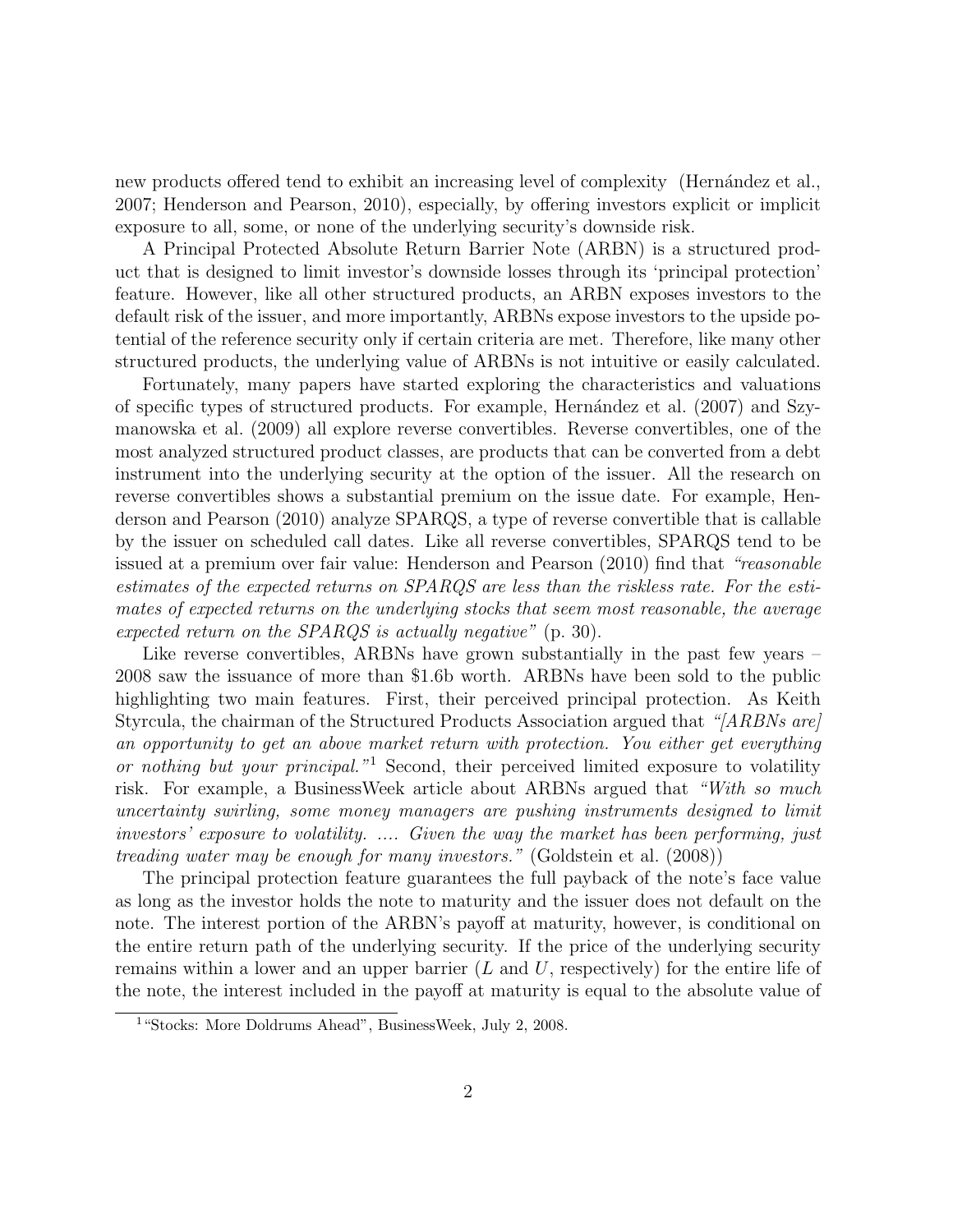the underlying security's return. If the price of the underlying security ever crosses the lower or upper barrier, the note does not pay interest. Figure  $2(a)$  and Figure  $2(a)$  graphs the general payoff structure of an ARBN in two cases: in Panel A we describe the payoff conditional its underlying security not having breached a barrier. In Panel B we describe the payoff in the case that the underlying security breached a barrier at least once.

Figure 1: Payoff Structure  $(f(\vec{S}_t))$  of an ARBN conditional on not having breached a barrier. *L* and *U* are the lower and upper barriers, respectively.  $S_0$  is the initial level of the underlying security. Since the payoff structure is path dependent, we introduce the notation  $\vec{S}_t$  to represent the price trajectory of  $S_t$  over time  $[0, T]$ . When the stock price  $\vec{S}_t$  remains within the barriers for its entire trajectory, the note receives positive interest. The principal protection feature is indicated by the horizontal line below *L* and above *U*.



The pattern of ARBNs' conditional interest payment has similarities to double-barrier options (Carr et al., 1998; Li, 1998; Davydov and Linetsky, 2001). Double-barrier options, which are one of the most popular over-the-counter options (Carr and Crosby, 2008), include both a lower barrier *L* and an upper barrier *U*. The function of the barriers depends on whether the option is *knock-in* or *knock-out*. Knock-in double-barrier options cannot be exercised unless the underlying security's price crosses either of the two barriers during the option's contract. In contrast, similarly to ARBNs, knock-out double barrier options *lose* their exercise ability if the underlying security's price crosses either of the two barriers. Indeed, applying the techniques used to value double barrier options gives us a convenient way of evaluating the conditional aspect of ARBN payoffs.

We use this approach to derive a closed-form valuation of ARBNs. We apply the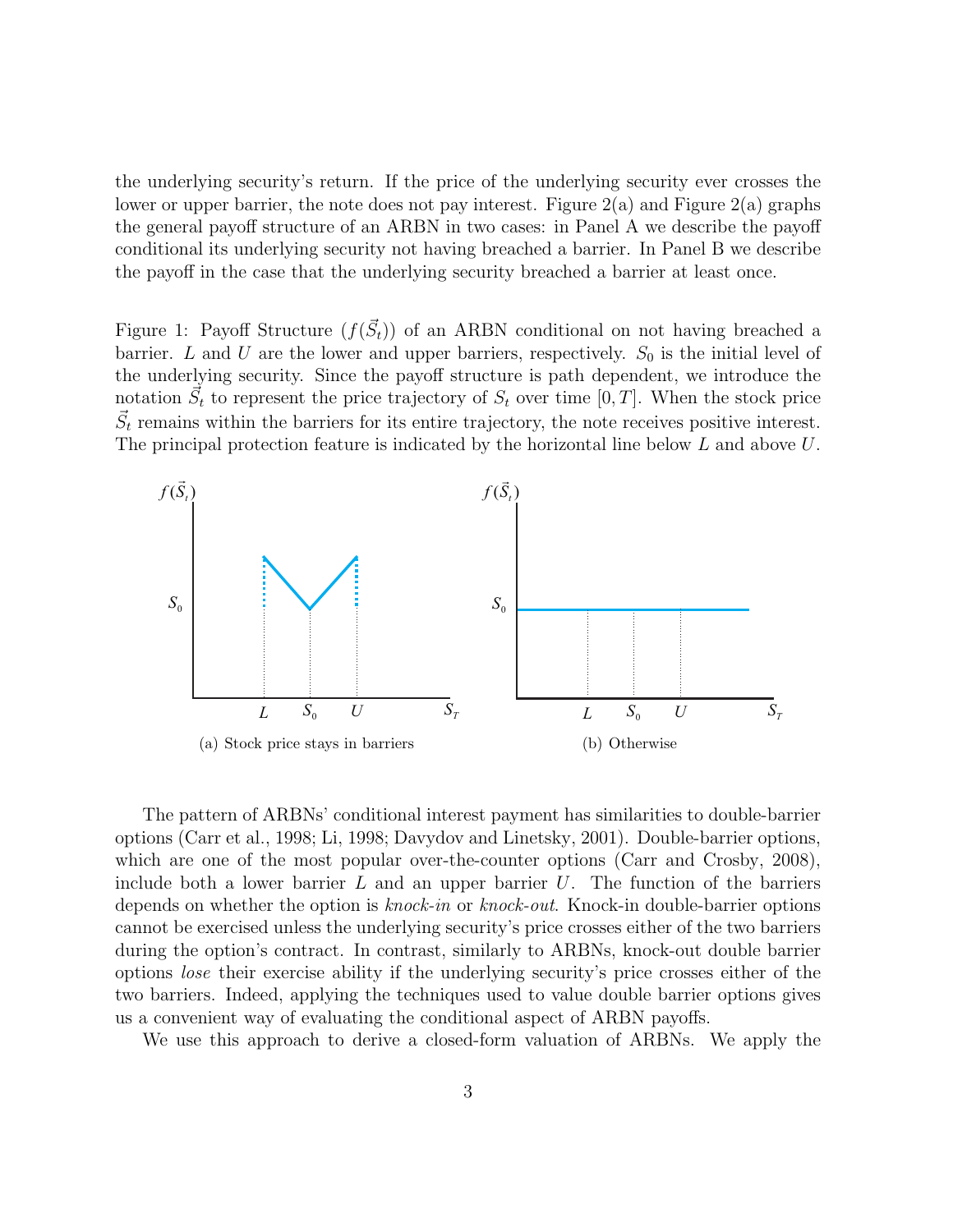valuation to 214 ARBNs issued by six investment banks: Deutsche Bank, Goldman Sachs, HSBC, Lehman Brothers, Morgan Stanley, and UBS. We model the price of each ARBN at issuance, and find that the products have a 4.5% issue premium on average relative to the price we model. The implied yield for these products is generally lower than the issuer's corporate yield, and in some cases, it is even lower than the risk-free rate. We analyze and summarize the actual returns of all the matured ARBNs.

The paper is organized as follows. In Section 2 we derive the closed-form valuation equations as well as hedging analysis. In Section 3 we value ARBNs from 6 investment banks in the market. We conclude in Section 4.

### **2 Valuation and Hedging of the Notes**

In this section, we describe how to value and hedge ARBNs. Section 2.1 introduces overall assumptions in our valuations. Section 2.2 presents the valuation by decomposition via double-barrier linear segment options (DBLS). We use DBLS options as the component options for their simplified forms in representing the solution, i.e., the equational forms of call and put options are unified. A method for delta hedging of ARBNs is also presented in Section 2.3. We also analyze graphically the valuation of an ARBN and the behavior of its Greeks: delta and gamma.

#### **2.1 Assumptions**

We use similar assumptions as in the Black-Scholes model for option valuation. We assume the underlying security price  $S_t$  follows a geometric Brownian Motion

$$
dS_t = \mu S dt + \sigma S dZ_t,\tag{1}
$$

where, under the risk-neutral measure,  $\mu$  is a constant drift defined as

$$
\mu = r - q.
$$

*r* is the risk free rate and *q* is the dividend yield of the underlying security.<sup>2</sup>  $\sigma$  is the volatility of the process and  $Z_t$  is a standard Brownian motion. At maturity  $(t = T)$ , the underlying security's price, conditioned on the underlying security's initial price  $S_0$ , is log-normally distributed

$$
g(S_T|S_0) = \text{Log-}\mathcal{N}\left(\ln S_0 + \left(\mu - \frac{\sigma^2}{2}\right)T, \sigma\sqrt{T}\right),\tag{2}
$$

<sup>&</sup>lt;sup>2</sup>We assume both the risk free rate and the dividend yield are constant over time in the model.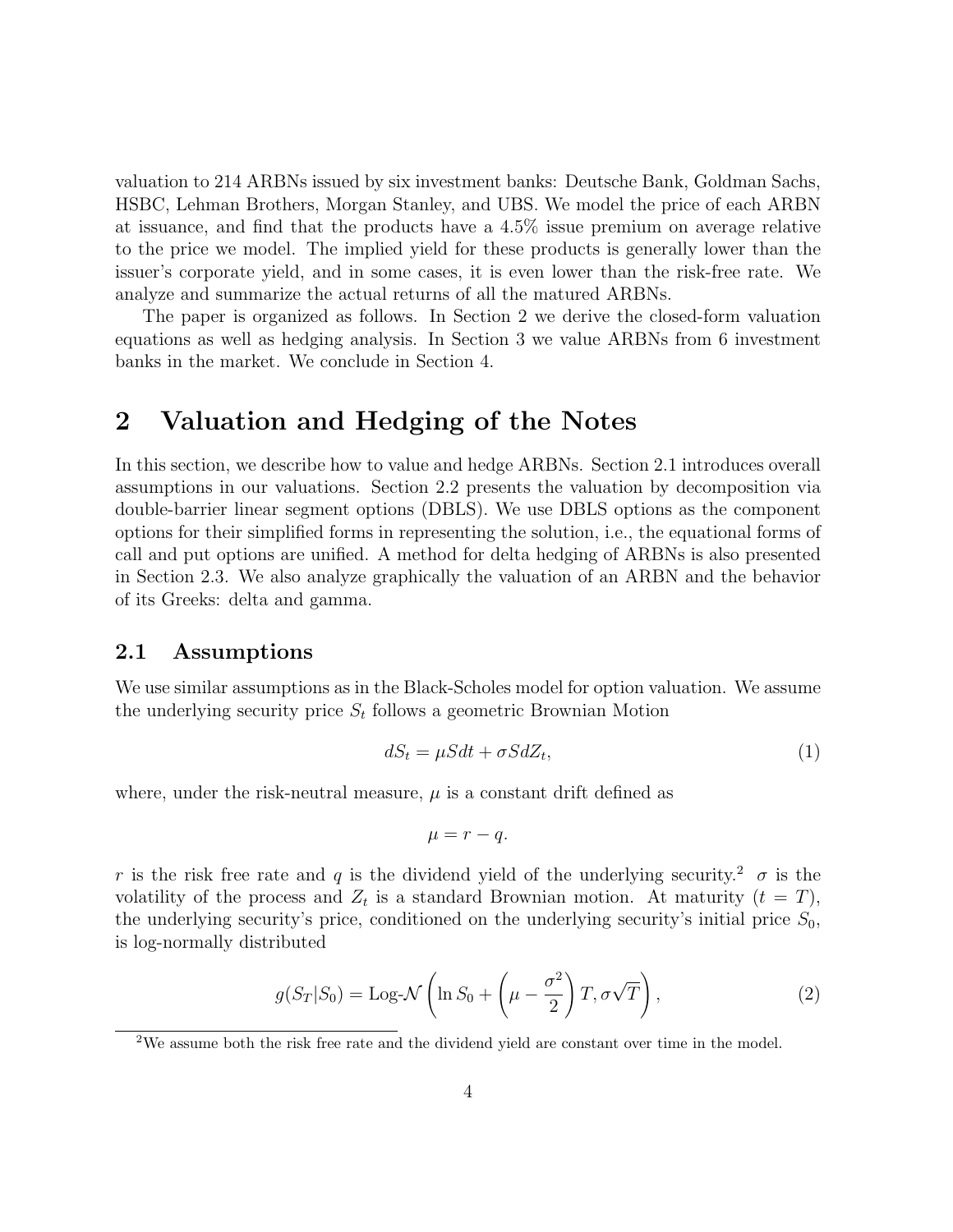where  $q(\cdot)$  denotes a probability density function.

At maturity, ARBN returns the face value to the investors. In addition, if the underlying security's price remains within the barriers  $[L, U]$  for all  $t \in [0, T]$ , the ARBN pays a return equal to the absolute value of the underlying security's return. For simplicity, we introduce two timing variables denoting the first time the stock breaches a barrier: *τ<sup>L</sup>* and  $\tau_U$ . They are defined as

$$
\tau_L = \inf\{t | S_t = L\}
$$

and

$$
\tau_U = \inf\{t | S_t = U\}.
$$

Thus, the ARBN pays a return above the face value of the note only if  $\min(\tau_L, \tau_U) > T$ . The ARBN payoff function,  $f(\vec{S}_t)$ , is written as

$$
f(\vec{S}_t) = \begin{cases} S_0 + |\frac{S_T - S_0}{S_0}|, & \text{when } \min(\tau_L, \tau_U) > T, \\ S_0, & \text{otherwise.} \end{cases}
$$
 (3)

*f* is a function of  $\vec{S}_t$ , indicating that the payoff of the note relies on the historical prices of the underlying security.

#### **2.2 Valuation by Decomposition**

In a general decomposition approach, the structured note's payoff is broken down into an equivalent portfolio of simple bond instruments, option contracts, forward contracts, and swaps, and have a closed-form valuations.

We decompose the price of an ARBN into a zero-coupon bond and two knock-out, double-barrier linear segment options (DBLS).<sup>3</sup> Other decompositions are valid as well, such as double barrier call and put options. We use DBLS as they allow for simple and clean representation of the result. A knock-out DBLS pays  $a + bS_T$  when the final equity price  $S_T$  falls inside the interval  $[X_1, X_2]$  and the prices  $\vec{S}_t$  remain in the barriers, and 0 otherwise. The final payoff of a knock-out DBLS when neither barrier is breached is shown graphically in Figure 2. Considering the same barriers *L* and *U*, the functional form is represented as:

$$
f_{DBLS}(\vec{S}_t, a, b, X_1, X_2) = \begin{cases} a + bS_T, & \text{when } \min(\tau_L, \tau_U) > T \text{ and } S_T \in [X_1, X_2], \\ 0, & \text{otherwise.} \end{cases}
$$
(4)

A DBLS without barriers, called a linear segment option (LS), is a generalized option from which other options are derived as special cases. For example, a binary option is

<sup>3</sup>See Li (1998) for a more detailed discussion of double-barrier linear segment options.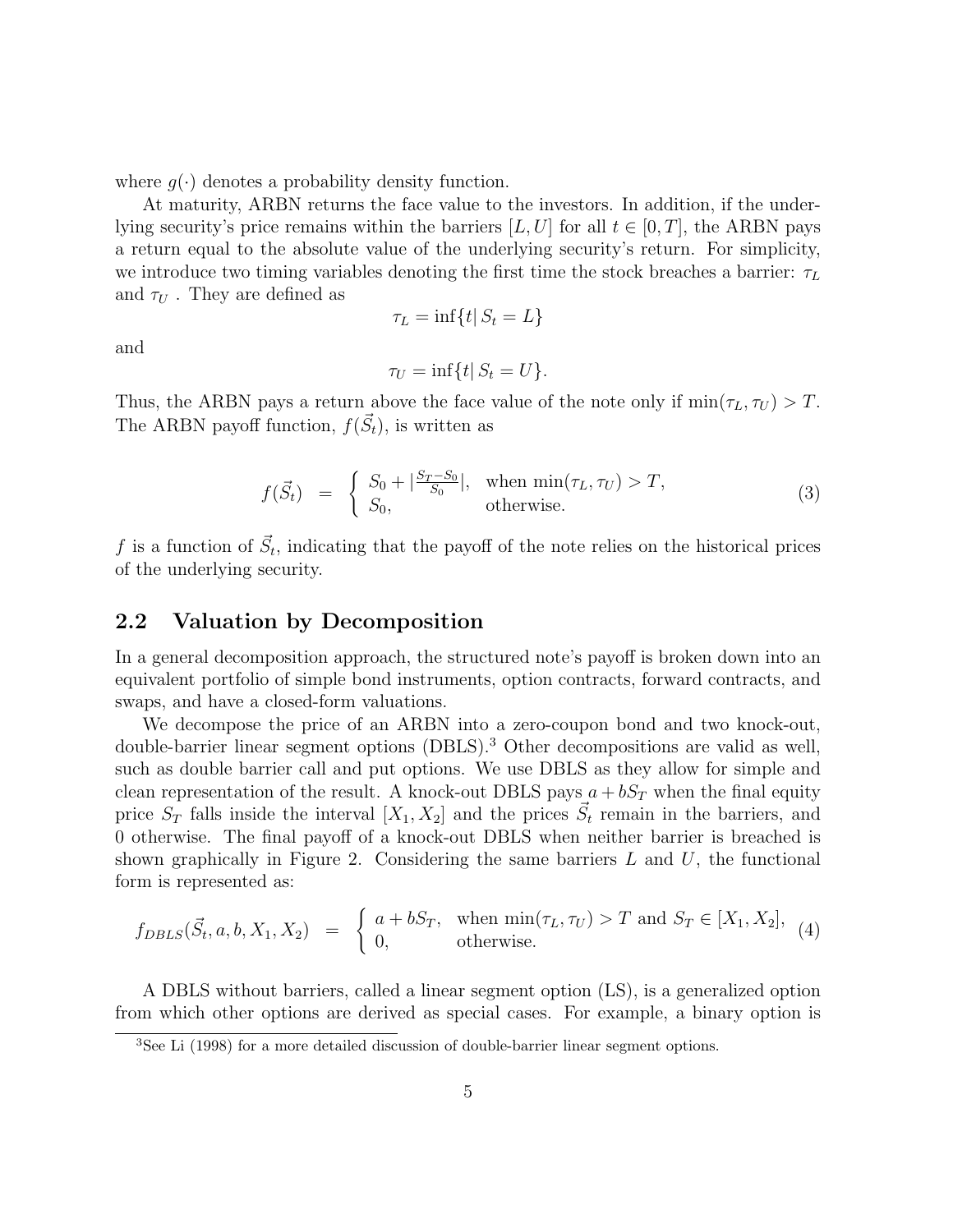Figure 2: Payoff mapping function of DBLS with parameters  $(a, b, X_1, X_2)$ , when the barriers *L* and *U* are not breached.



a LS option with parameters  $(a, b, X_1, X_2) = (1, 0, X_1, X_2)$ ; a call option is a LS option with parameters  $(a, b, X_1, X_2) = (-S_0, 1, S_0, \infty)$ ; and a put option is a LS option with parameters  $(a, b, X_1, X_2) = (S_0, -1, 0, S_0)$ . The payoff function for LS option is simply

$$
f_{LS}(S_T, a, b, X_1, X_2) = a + bS_T
$$
, when  $S_T \in [X_1, X_2]$ ,

which relies only on final stock price  $S_T$ .

The payoff of an ARBN can be decomposed as

$$
f_{ARBN}(\vec{S}_t) = S_0 + f_{DBLS}(\vec{S}_t, -S_0, 1, S_0, U) + f_{DBLS}(\vec{S}_t, S_0, -1, L, S_0).
$$
(5)

The equation indicates that the ARBN payoff is equivalent to a portfolio containing the three following securities: a) 1 share of a zero-coupon bond with a face value of  $S_0$ , b) 1 share of a knock-out DBLS with parameters  $(a, b, X_1, X_2) = (-S_0, 1, S_0, U)$ , and c) 1 share of a knock-out DBLS with parameters  $(a, b, X_1, X_2) = (S_0, -1, L, S_0)$ . Thus, the ARBN's fair value on issue date is derived as:

$$
V_{ARBN}(\vec{S}_t) = e^{-(r+\bar{C})T}S_0 + V_{DBLS}(\vec{S}_t, -S_0, 1, S_0, U) + V_{DBLS}(\vec{S}_t, S_0, -1, L, S_0).
$$
(6)

We include the credit default swap (CDS) spread  $\bar{C}$  of the issuer in the discount factor. Including the CDS spread adjusts the valuation for the counterparty risk faced by the investor.<sup>4</sup>

<sup>4</sup>See (Hull, 2008; Jarrow and Turnbull, 1995) on how to adjust derivative prices for counterparty credit risk. Credit risk affects the prices of structured products. This is reflected anecdotally by the fact that prices of Bear Stearns structured products dropped significantly in March 2008, and bounced back when JP Morgan announced its acquisition.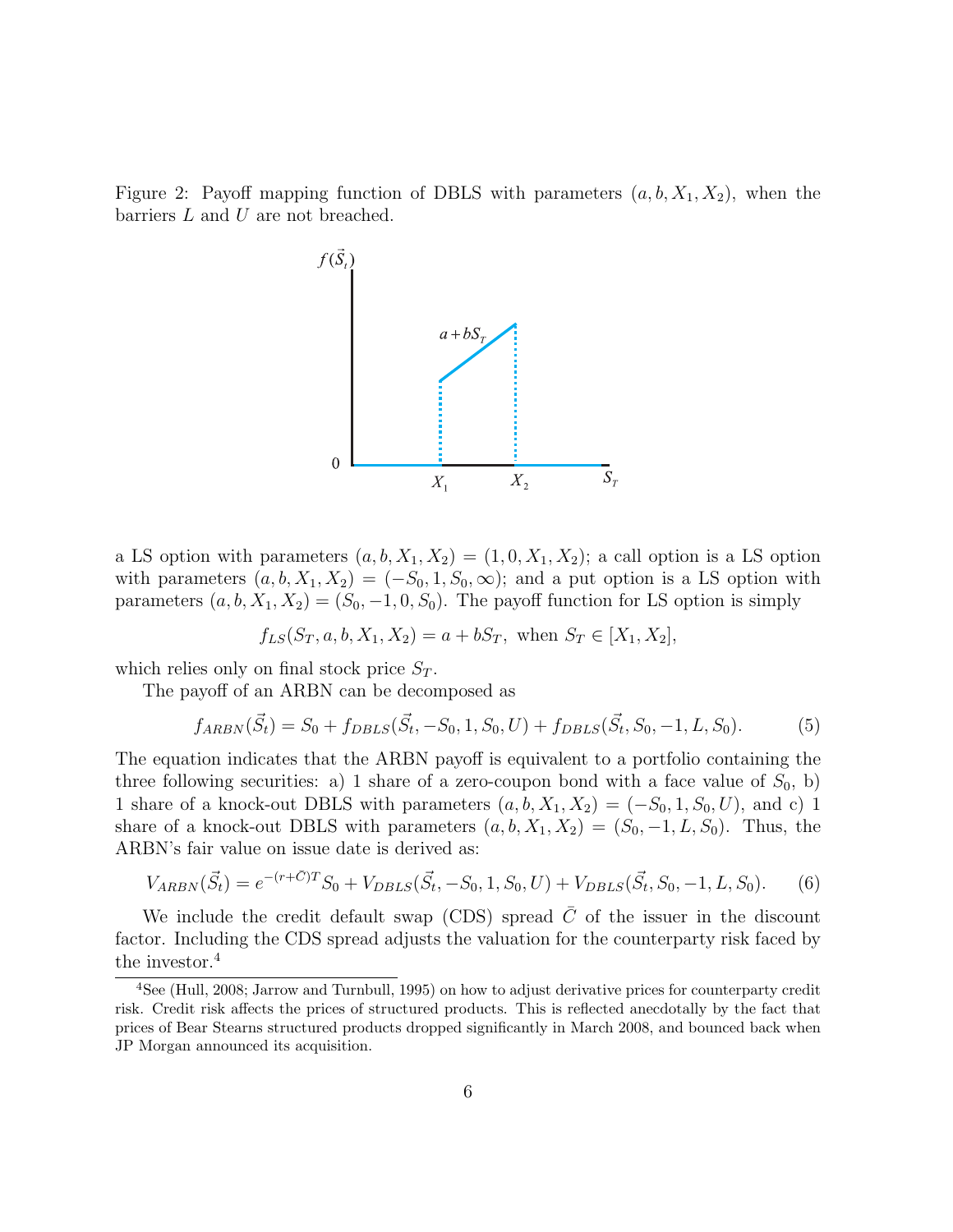Li (1998) provides the following valuation formula for the knock-out DBLS

$$
V_{DBLS}(\vec{S}_t, a, b, X_1, X_2) = \sum_{n=-\infty}^{\infty} \left[ V_{LS} \left( S_0 \left( \frac{U}{L} \right)^{2n}, a, b, X_1, X_2 \right) - V_{LS} \left( \frac{U^2}{S_0} \left( \frac{U}{L} \right)^{2n}, a, b, X_1, X_2 \right) \left( \frac{U}{S_0} \right)^{\frac{2\lambda}{\sigma^2}} \right] \left( \frac{U}{L} \right)^{\frac{2n\lambda}{\sigma^2}}.
$$

 $\lambda$  is a constant equal to  $r - q - \sigma^2/2$ . The standard linear segment option value  $V_{LS}$  is given as

$$
V_{LS}(S_0, a, b, X_1, X_2) = a e^{-(r+\bar{C})T} \left[ N \left( d_2^{(X_1)} \right) - N \left( d_2^{(X_2)} \right) \right] + b S_0 e^{-(q+\bar{C})T} \left[ N \left( d_1^{(X_1)} \right) - N \left( d_1^{(X_2)} \right) \right],
$$

where

$$
d_1^{(X)} = \frac{\log(S_0/X) + (r - q + \frac{\sigma^2}{2})T}{\sigma\sqrt{T}}, \quad d_2^{(X)} = d_1^{(X)} - \sigma\sqrt{T}.
$$

Li (1998) shows that the valuation of LS option is derived as the present value of an integration of the final payoff function given the lognormal density distribution of  $S_T$ ,  $g(S_T|S_0)$ , see equation (2). The valuation of a DBLS option, a double barrier version of LS, is obtained by discounting the the same integration of a payoff function *fLS* with conditional density distribution of  $S_T$ , given that neither barrier is breached min $(\tau_L, \tau_U)$  > *T*. <sup>5</sup> The conditional density function has the form of:

$$
\hat{g}(S_T|S_0, \min(\tau_L, \tau_U) > T)
$$
\n
$$
= \sum_{n=-\infty}^{\infty} \left[ g\left(S_T \middle| S_0\left(\frac{U}{L}\right)^{2n}\right) - g\left(S_T \middle| \left(\frac{U^2}{S_0}\right)\left(\frac{U}{L}\right)^{2n}\right) \left(\frac{U}{S_0}\right)^{\frac{2\lambda}{\sigma^2}} \right] \left(\frac{U}{L}\right)^{\frac{2n\lambda}{\sigma^2}}.
$$
\n(7)

#### **2.3 Analysis**

In Figure 3 we show graphically the value of an ARBN as a function of its underlying security over time. A simple ARBN is created assuming the initial stock level  $S_0 = \$100$ , the same as principal. At issuance  $(t = 0)$ , since we discount the future cash flows, the value is less than par (\$100). When the value of the underlying security is above the upper barrier  $(U = $110)$  or bellow the lower barrier  $(L = $90)$ , the value of the ARBN is the discounted value of its face value (\$100). The closer the ARBN is to maturity (conditional on it not having broken any barrier until that point) the more pronounced

<sup>5</sup>This conditional density distribution is well analyzed, see for example Anderson (1960) and He et al. (1998).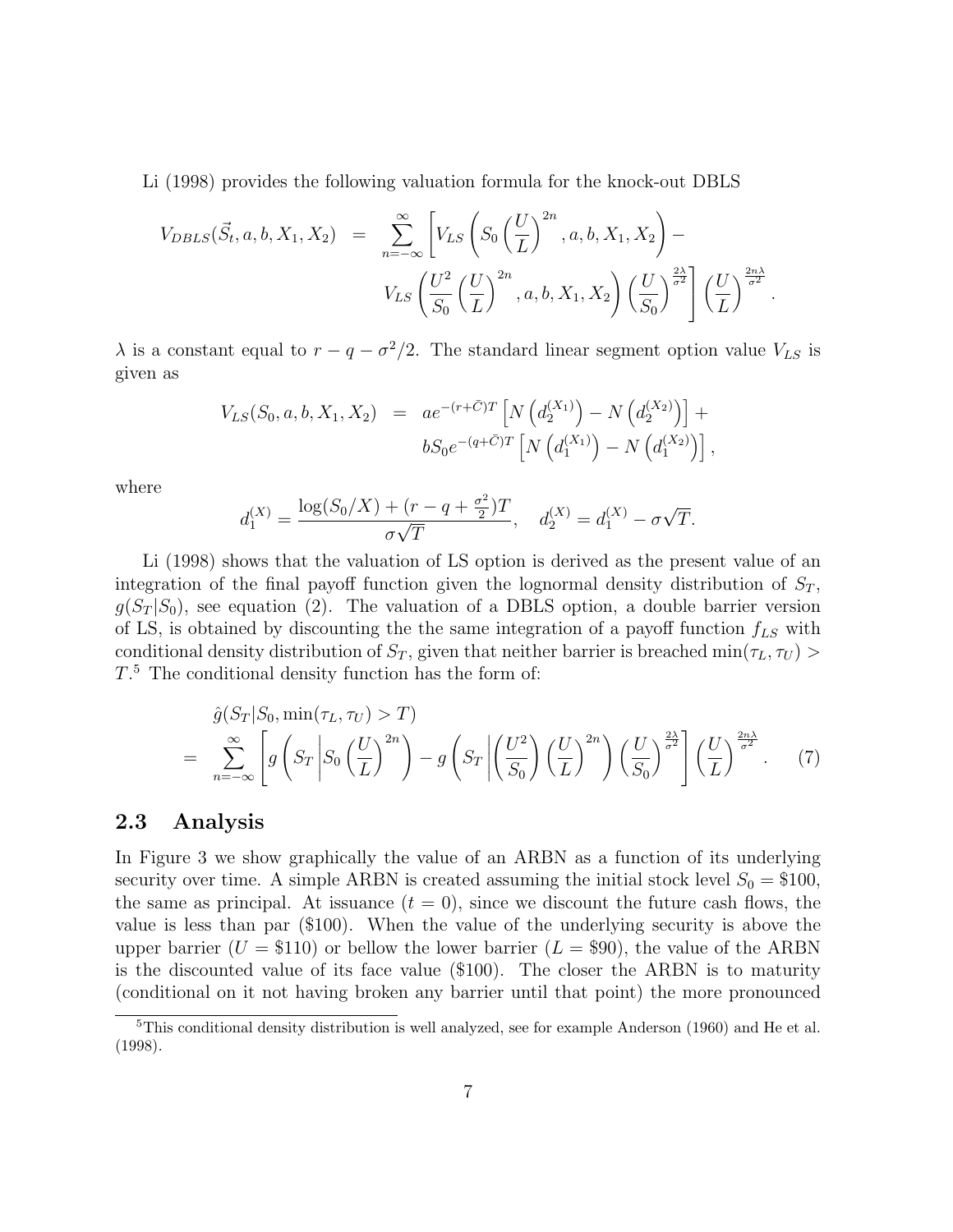the double hump shape of the value function. This shape is due to the double barriers. The higher the price of the underlying security is, the higher the return, up to a point where the price of the underlying security is close to the barrier and then the probability it will breach the barrier is higher and hence the value of the ARBN is reduced. In order to better understand this dynamics we compute the delta of the ARBN.

Figure 3: Fair value of ARBNs as a function of the underlying security price



To calculate the delta of an ARBN, we use the same decomposition approach:

$$
\Delta_{ARBN}(\vec{S}_t) = \Delta_{DBLS}(\vec{S}_t, -S_0, 1, S_0, U) + \Delta_{DBLS}(\vec{S}_t, S_0, -1, L, S_0).
$$
\n(8)

Where the delta for DBLS is calculated as

$$
\Delta_{DBLS}(\vec{S}_t, a, b, X_1, X_2) = \sum_{n=-\infty}^{\infty} \left[ \Delta_{LS} \left( S_0 \left( \frac{U}{L} \right)^{2n}, a, b, X_1, X_2 \right) \left( \frac{U}{L} \right)^{2n} - \Delta_{LS} \left( \frac{U^2}{S_0} \left( \frac{U}{L} \right)^{2n}, a, b, X_1, X_2 \right) \left( \frac{U}{S_0} \right)^{\frac{2\lambda}{\sigma^2}} U^2 \left( \frac{U}{L} \right)^{2n} + V_{LS} \left( \frac{U^2}{S_0} \left( \frac{U}{L} \right)^{2n}, a, b, X_1, X_2 \right) \left( \frac{U}{S_0} \right)^{\frac{2\lambda}{\sigma^2}} \left( -\frac{2\lambda}{\sigma^2 S_0} \right) \right] \left( \frac{U}{L} \right)^{\frac{2n\lambda}{\sigma^2}}.
$$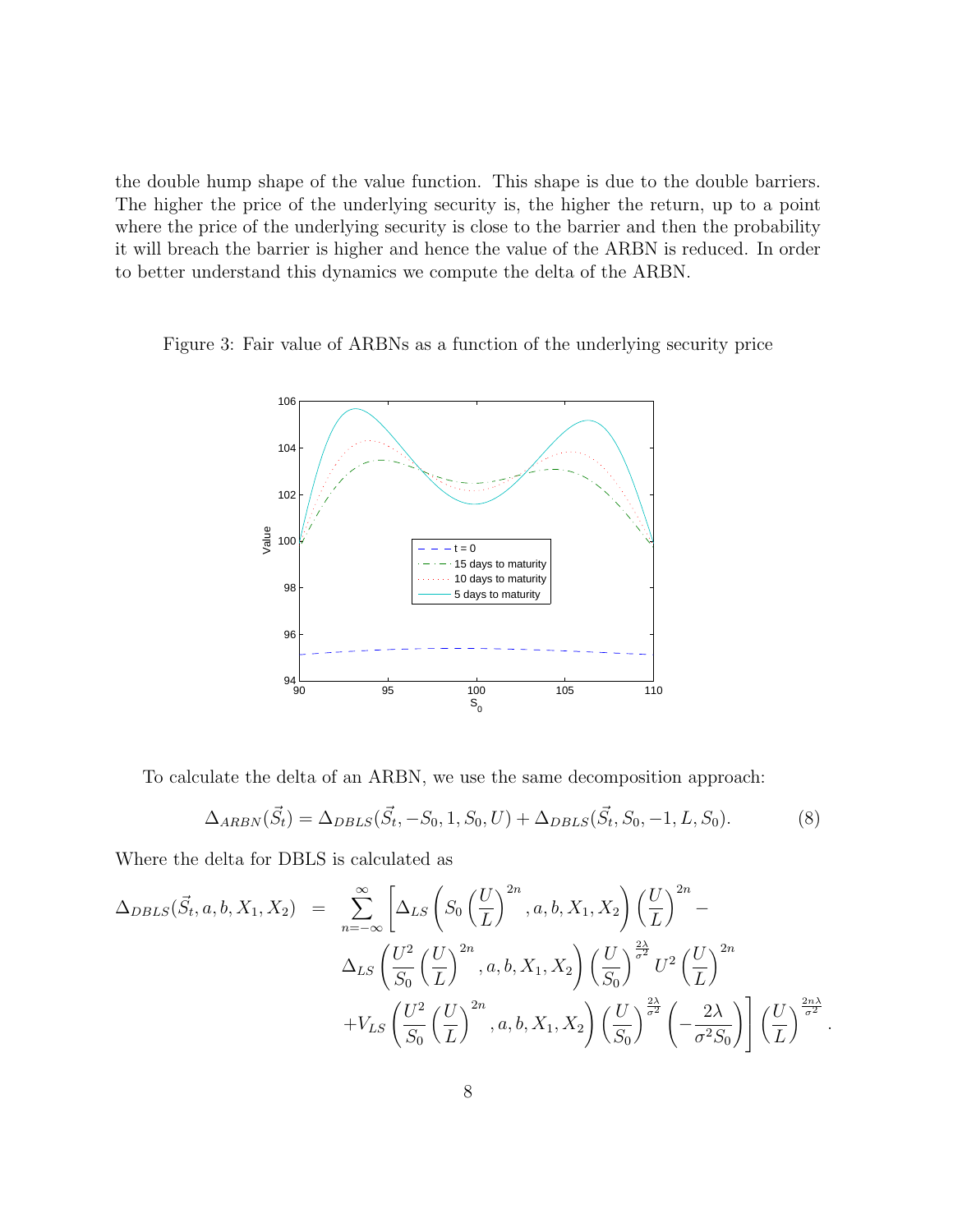The delta of the LS option used in the above formula is

$$
\Delta_{LS}(S_0, a, b, X_1, X_2) = be^{-(q+\bar{C})T} \left[ N \left( d_1^{(X_1)} \right) - N \left( d_1^{(X_2)} \right) \right] +
$$
  

$$
\frac{e^{-(q+\bar{C})T}}{\sigma \sqrt{T}} \left[ \left( \frac{a}{X_1} + b \right) N \left( d_1^{(X_1)} \right) - \left( \frac{a}{X_2} + b \right) N \left( d_1^{(X_2)} \right) \right].
$$

Figure 4: Delta of ARBN at different times



Figure 4 describes the delta of an ARBN, the sensitivity of the value of the ARBN to changes in the underlying security. At the beginning of the ARBN, the delta is very close to zero as it is far enough from maturity to not be very sensitive to the changes in the underlying security. As the ARBN gets closer to maturity, the delta is positive when the underlying security price is above the reference price but low enough to likely not exceed the upper barrier. Conversely, the delta exhibits a pattern of being negative when the underlying security price is below the reference price but high enough to likely not breach the lower barrier. The closer the price of the underlying security is to the upper or lower barrier the more the ARBN's price is sensitive to changes in the underlying security price and the.

We also derive the Gamma of an ARBN and graph it in Figure 5. As with the Delta and the value of the ARBN, the Gamma becomes sensitive the closer we get to maturity.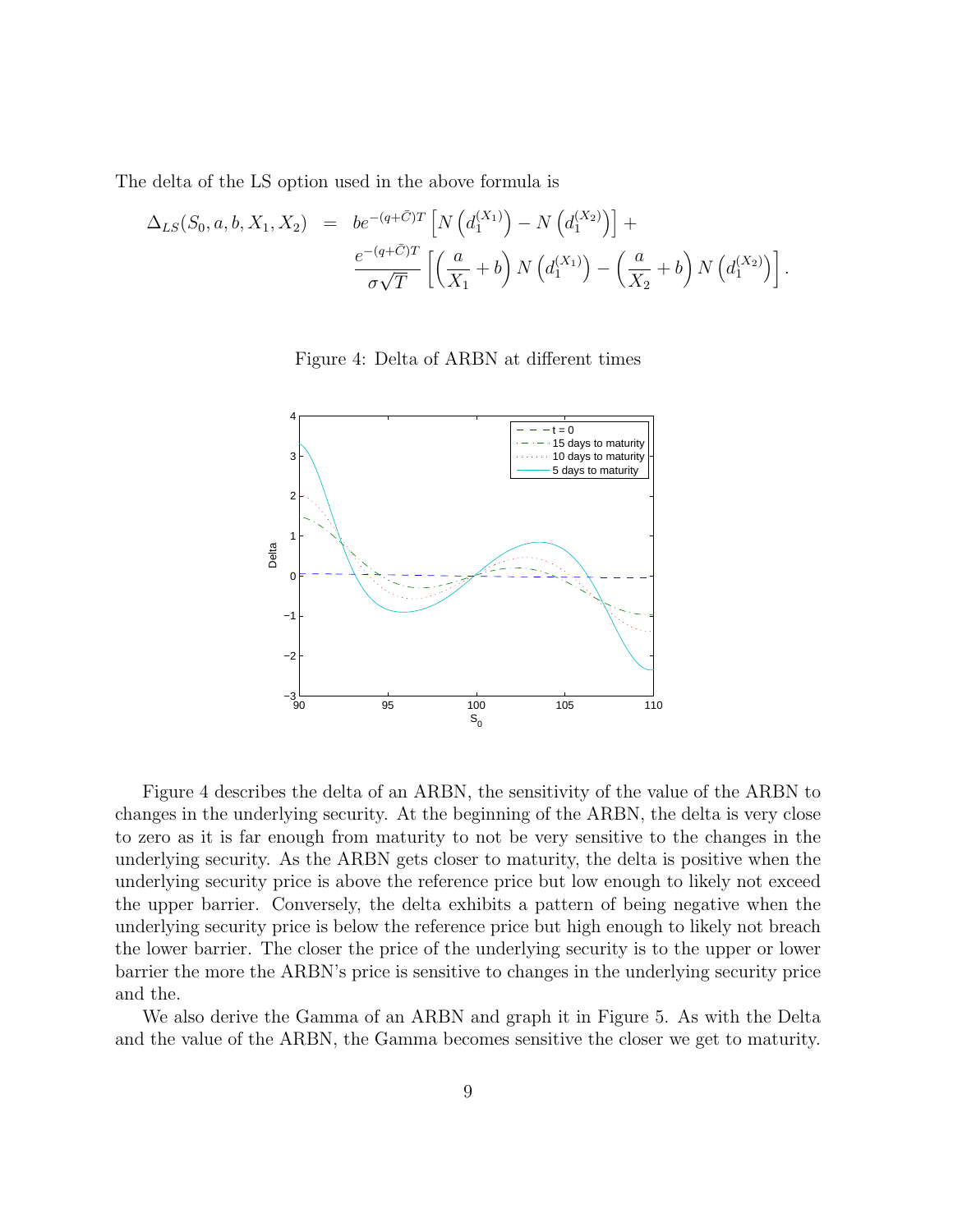Figure 5: Gamma of ARBNs at different times



Close to maturity, the Gamma increases as the price gets closer to  $S_0$ . The Gamma decreases and becomes negative negative as the price moves away from  $S_0$ . Interestingly, once the price is closest to the boundaries, the Gamma increases again.

### **3 Valuation of Real-World ARBNs**

We collect data on 279 ARBNs issued from 2006 and 2009 by the main six investment banks that issue ARBNS (Deutsche Bank, Goldman Sachs, HSBC, Lehman Brothers, Morgan Stanley and UBS). The investment banks market their ARBNs under slightly different names, such as 'Absolute Return Trigger Notes' (Goldman Saches), 'Protected Absolute Return Barrier Notes' (Morgan Stanley), and '100% Principal Protection Absolute Return Barrier Notes' (UBS) Moreover, there are also other variations in the structure of ARBNs. For example, *autocallable* ARBNs pay the principal back when the barriers are breached rather than at maturity<sup>6</sup>, and *buffered* ARBNs provide a buffer against losses but do not protect 100% of the note's principal.

The 279 ARBNs have an aggregate face value of \$4.2 billion, and are generally linked to

<sup>&</sup>lt;sup>6</sup>See (Deng et al., 2011) on the general approach to valuing the autocallable feature structured products.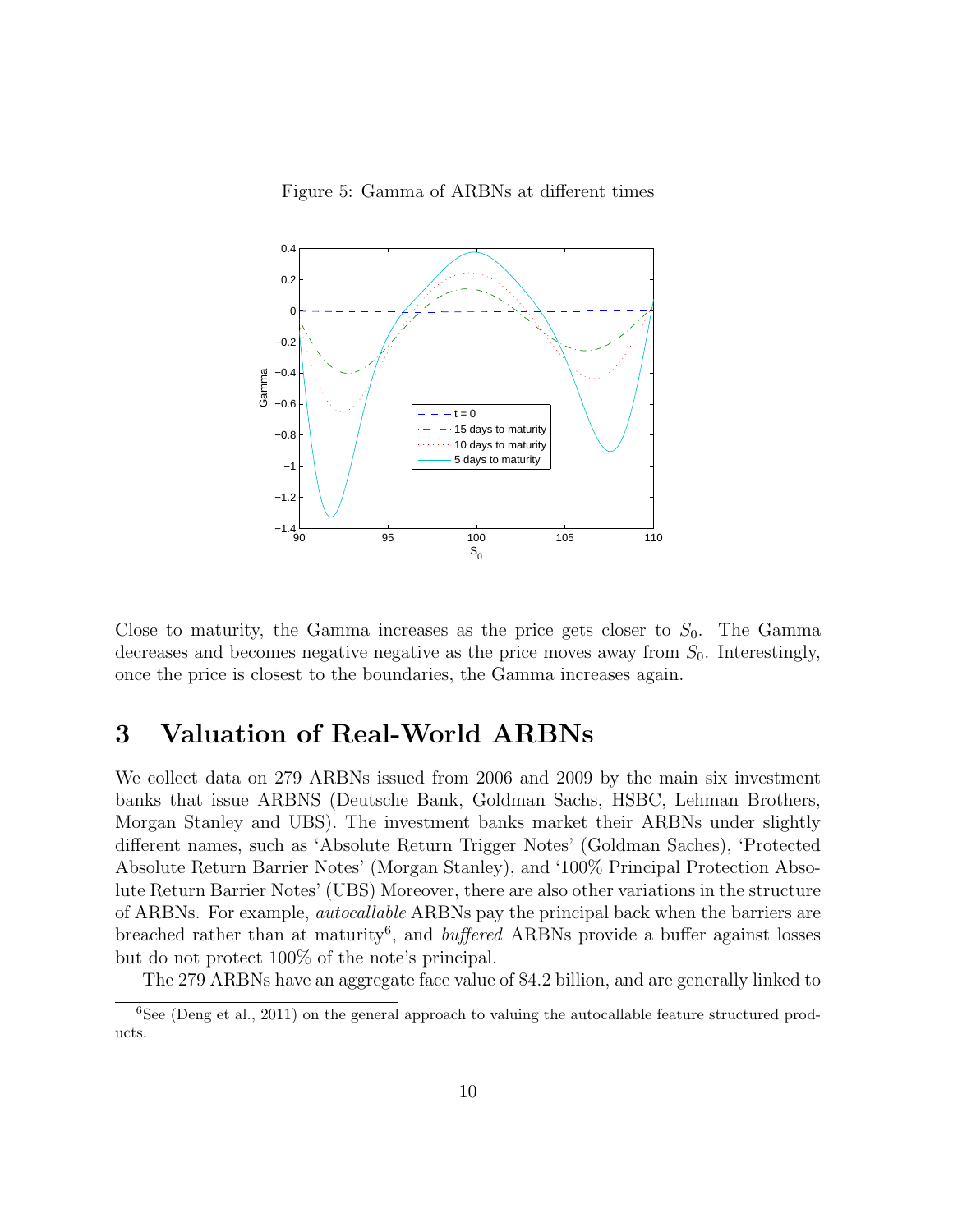indices. The primary indices used are the S&P 500 Index (63% of issues) and the Russell 2000 Index (13%) (see Table 1.) Others underlying securities include the Nasdaq 100 Index, ETFs, and exchange rates. The narrow distribution of underlying securities is in line with Henderson and Pearson (2010)'s conclusion that issuers prefer using well-known underlying securities.

| Issuers          | 500<br>S&P | Russell 2000 | Other   | Non-index | Total |
|------------------|------------|--------------|---------|-----------|-------|
|                  | Index      | Index        | Indices |           |       |
| Deutsche Bank AG | 60         | 15           |         | 19        | 102   |
| Goldman Sachs    | 26         |              |         |           | 34    |
| <b>HSBC</b>      |            |              |         |           | 10    |
| Lehman Brothers  | 10         |              |         |           | 19    |
| Morgan Stanley   | 30         |              | 12      |           | 47    |
| <b>UBS</b>       | 47         | 15           |         |           | 67    |
| Total            | 76         | 37           | 29      | 37        |       |

Table 1: Distribution of ARBN Underlying Securities

Generally speaking, ARBNs are short-term investments. Figure 6 charts the maturities of the ARBNs in our sample. The maturities range from 6 months to 3 years, but most maturities are between 12 and 18 months. The underwriting fees on these product range from 1% to 2%. Underwriting fees include a fee paid to investment companies who market the product and commissions paid to the investment advisor who sell the product to the investor. In our sample, UBS is frequently used as the marketing agent. The issuer must charge more than the underwriting fees plus the market value of the product in order to make a profit.We restrict our sample to standard ARBNs for which we can collect the necessary information, including the underlying security's implied volatility. Our final sample set contains 214 ARBNs.

On average, the fair value of an ARBN in our sample is 95.5% of the product's principal, meaning the note is issued at a 4.5% premium. In Table 2 we present the ARBNs' fair values and implied yields by investment banks. The implied yield is defined as the interest rate that makes the fair value equal to the issue price (at par). Morgan Stanley tends to have a lower average price at issuance than the other issuers. This may be due to Morgan Stanley's high credit default swap spread, which is incorporated in the valuation model.

Figures 7(a) to 7(c) plot the implied yield of each ARBN against the 1-year LIBOR rate and the issuer's 1-year bond yield equivalent.<sup>7</sup> As the figures show, all of the ARBNs'

<sup>7</sup>For simplicity, the corporate bond yield is equivalent to sum of the LIBOR rate and the issuer's CDS.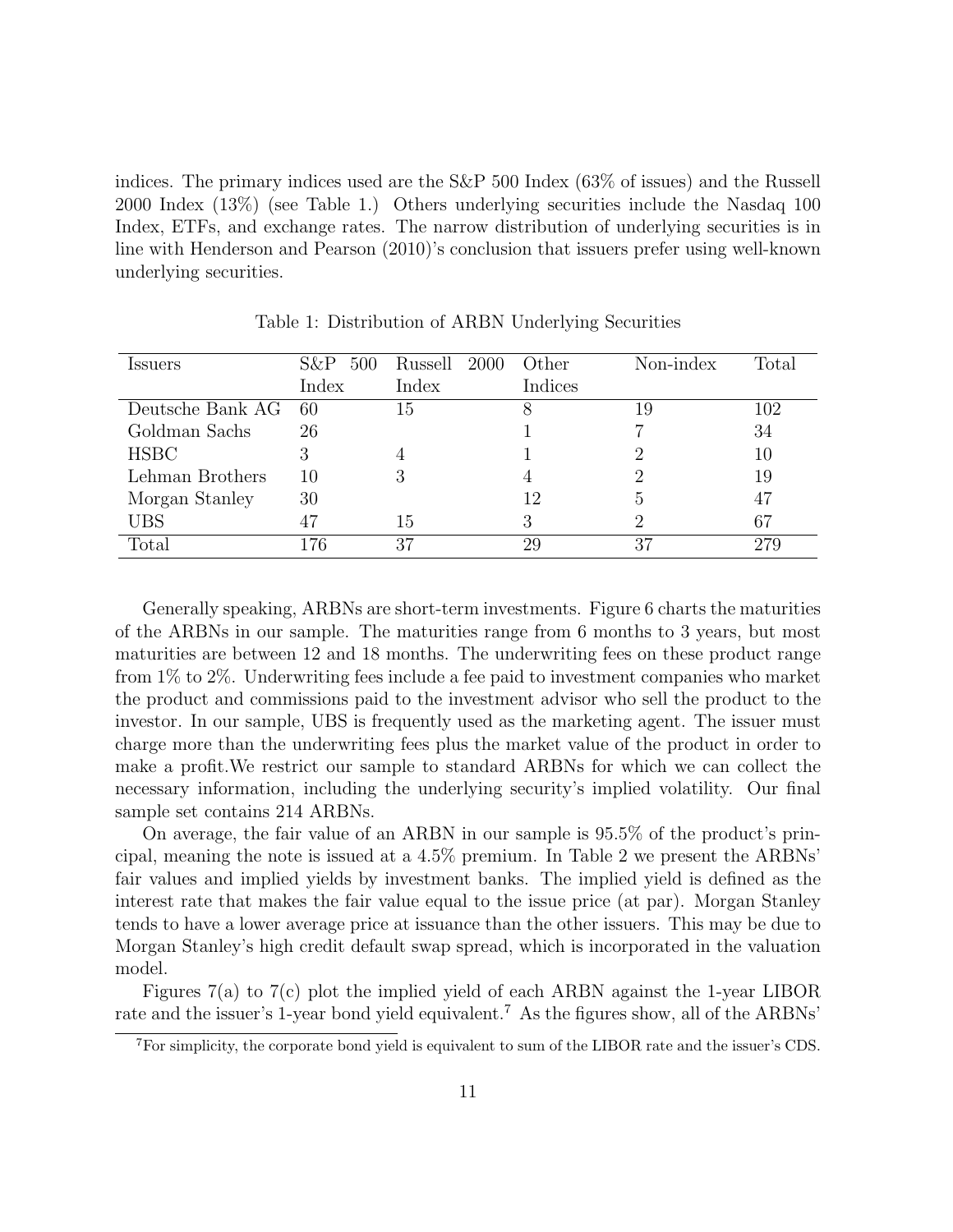

Figure 6: Contract Length Distribution

implied yields are lower than the corresponding corporate yields, and many are even lower than the risk-free rate. We find that Lehman's structured products generally have implied yields below the 1-year LIBOR rate. This indicates that Lehman used structured products including ARBNs to debt-finance its operations at sub-market rates, especially when the company's credit quality decreased sharply in 2007 and 2008.

In Table 3 we describe how many ARBNs from each issuer have matured and returned a positive return. 173 of the 214 ARBNs have matured as of December 31, 2009. Of the 173 issues, 11 defaulted (all Lehman's), 119 breached a barrier and returned the face value to investors, and 43 paid investors a positive return. Considering all the 162 ARBNs that have matured and did not default, the average return on the notes was 3.5%. For the 43 issues that paid a positive return, the average return was 13.4%.

### **4 Conclusion**

In this paper we present a closed-form valuation of the standard type of Principal Protected Absolute Return Barrier Notes (ARBNs). There is a variety of approaches to valuing ARBNs. Our approach focuses on decomposing ARBNs into a zero-coupon bonds and linear segment options. As a by-product of the decomposition approach, we also evaluate Greeks such as delta and gamma.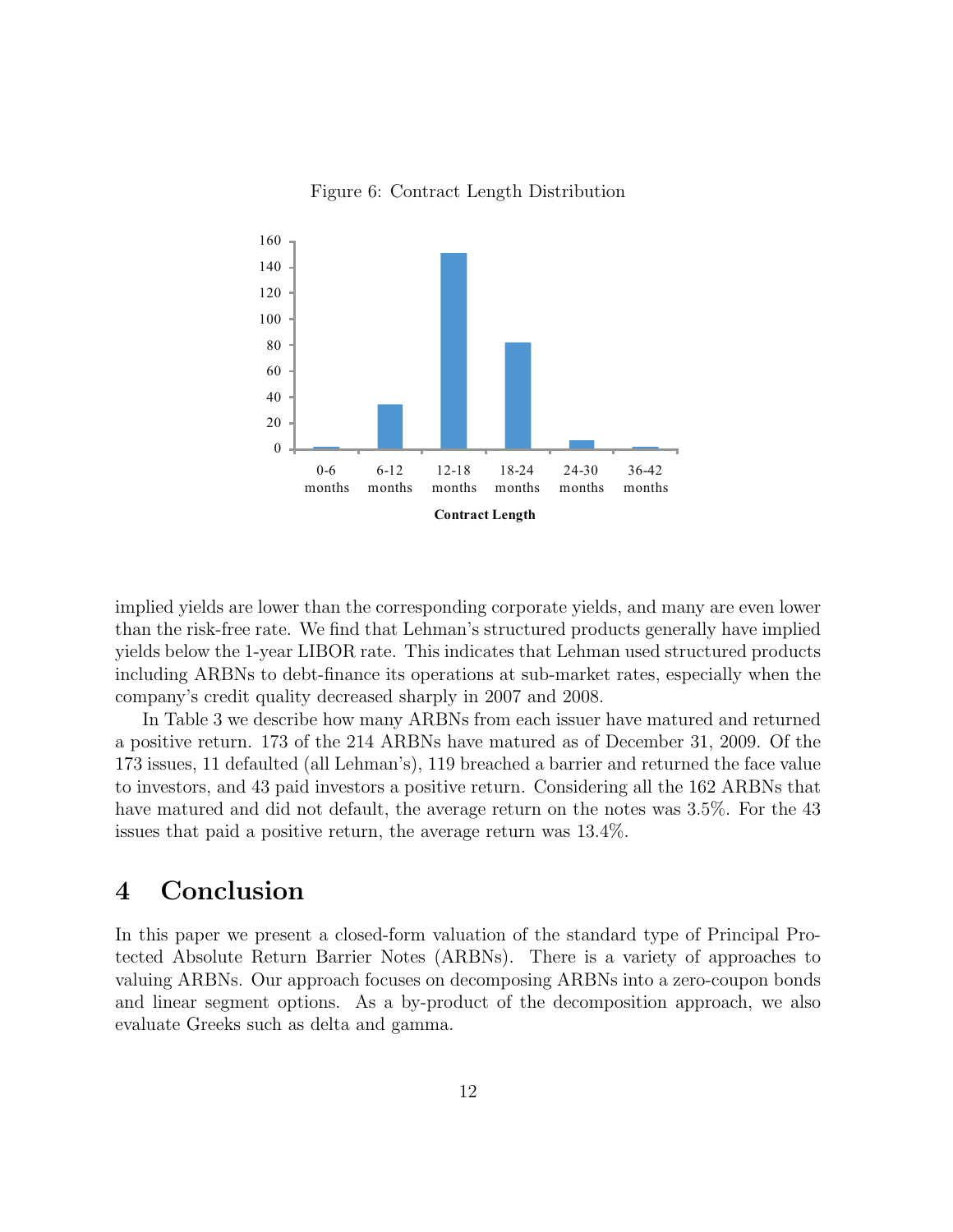| Issuer           | Fair Price at Issue Time | Average Implied Yield |
|------------------|--------------------------|-----------------------|
| Deutsche Bank AG | 95.94\%                  | 1.31\%                |
| Goldman Sachs    | 95.69%                   | 1.00%                 |
| <b>HSBC</b>      | 96.69%                   | 1.47\%                |
| Lehman Brothers  | 95.06%                   | 1.49%                 |
| Morgan Stanley   | 91.92%                   | $1.11\%$              |
| <b>UBS</b>       | 96.86%                   | 1.32%                 |
| Total            | 95.58%                   | 1.32%                 |

Table 2: Fair Valuation of the ARBNs

Table 3: Actual Returns for the ARBNs

| <i>Issuers</i>   | Total Matured Products Positive Returns Pay Principal |               |               |
|------------------|-------------------------------------------------------|---------------|---------------|
| Deutsche Bank AG | 68                                                    | 15            | 53            |
| Goldman Sachs    | 22                                                    |               | 15            |
| <b>HSBC</b>      |                                                       |               |               |
| Lehman Brothers  | 11 (defaulted)                                        | 3 (defaulted) | 8 (defaulted) |
| Morgan Stanley   | 16                                                    | $\ddot{c}$    |               |
| UBS              | 48                                                    | 14            | 34            |
| Total            | 173                                                   | 46            | 197           |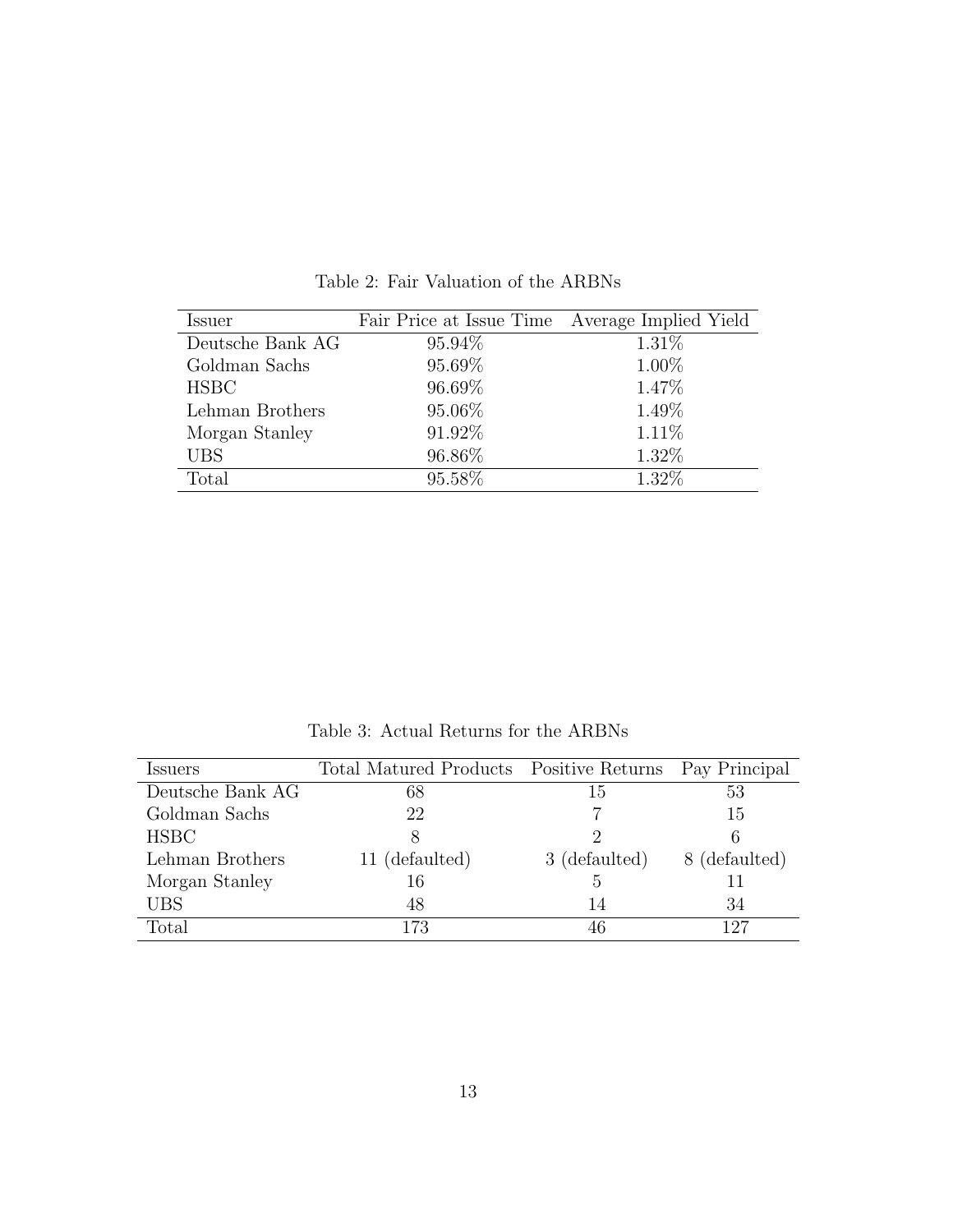We apply our valuation method to a sample of 214 ARBNs and find that the ARBNs in our sample are issued at a 4.5% premium. This premium is lower than the premia on European reverse convertible products presented in Henderson and Pearson (2010) but is close to the premia on U.S. dollar-denominated reverse convertibles discussed in Hernández et al. (2007). We further conclude that investment banks may use ARBNs as a cheap financing tool to attract investments from unsophisticated investors.

## **References**

- T. W. Anderson. A modification of the sequential probability ratio test to reduce the sample size. *Ann. Math. Statist*, 31:165–197, 1960.
- P. Carr and J. Crosby. A class of Lévy process models with almost exact calibration to both barrier and vanilla FX options. *Quantiative Finance*, 2008. Forthcoming.
- P. Carr, K. Ellis, and V. Gupta. Static hedging of exotic options. *Journal of Finance*, 53: 1165–1190, 1998.
- D. Davydov and V. Linetsky. Structuring, pricing and hedging double-barrier step options. *Journal of Computational Finance*, 5:55–87, 2001.
- G. Deng, I. Guedj, J. Mallett, and C. McCann. Modeling autocallable structured products. 2011. SLCG working paper, available at *www.slcg.com*.
- M. Goldstein, B. Steverman, and B. Levisohn. Stocks: More doldrums ahead. *NewsWeek*, July 2, 2008, 2008.
- H. He, W. P. Keirstead, and J. Rebholz. Double lookbacks. *Mathematical Finance*, 8: 201–228, 1998.
- B. Henderson and N. Pearson. The dark side of financial innovation: A case study of the pricing of a retail financial product. *The Journal of Financial Economics*, 100:227–247, 2010.
- R. Hernández, W. Y. Lee, and P. Liu. An economic analysis of reverse exchangeable securities: An option-pricing approach. 2007. Working Paper, University of Arkansas.
- John Hull. *Options, Futures and Other Derivatives*. Prentice-Hall, seventh edition, 2008.
- R. A. Jarrow and S. M. Turnbull. Pricing derivatives on financial securities subject to credit risk. *The Journal of Finance*, L:53–85, 1995.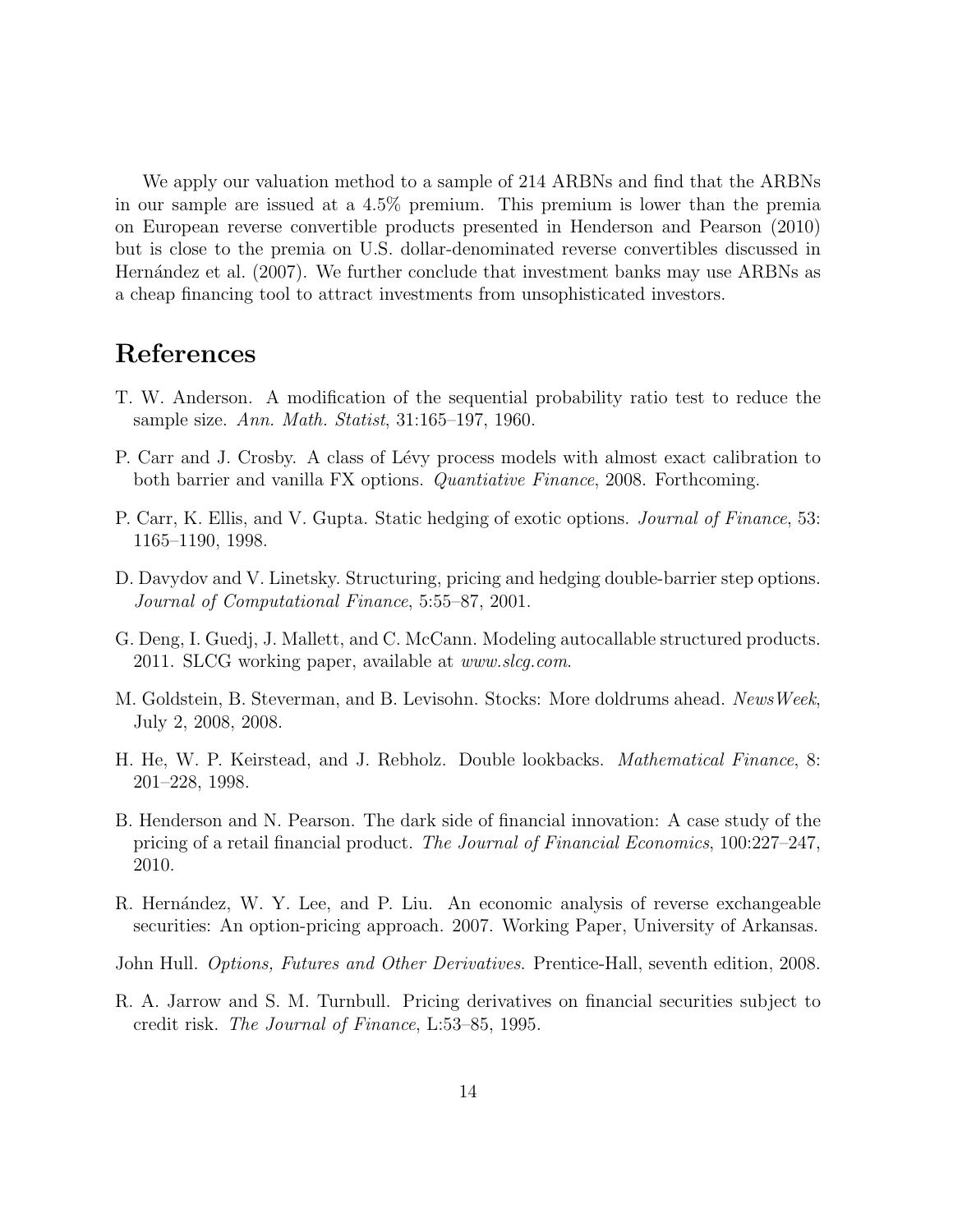- A. Li. The pricing of double barrier options and their variations. *Advances in Futures and Options Research*, 10, 1998.
- M. Szymanowska, J. T. Horst, and C. Veld. Reverse convertible bonds analyzed. *Journal of Futures Markets*, 29:895–919, 2009.